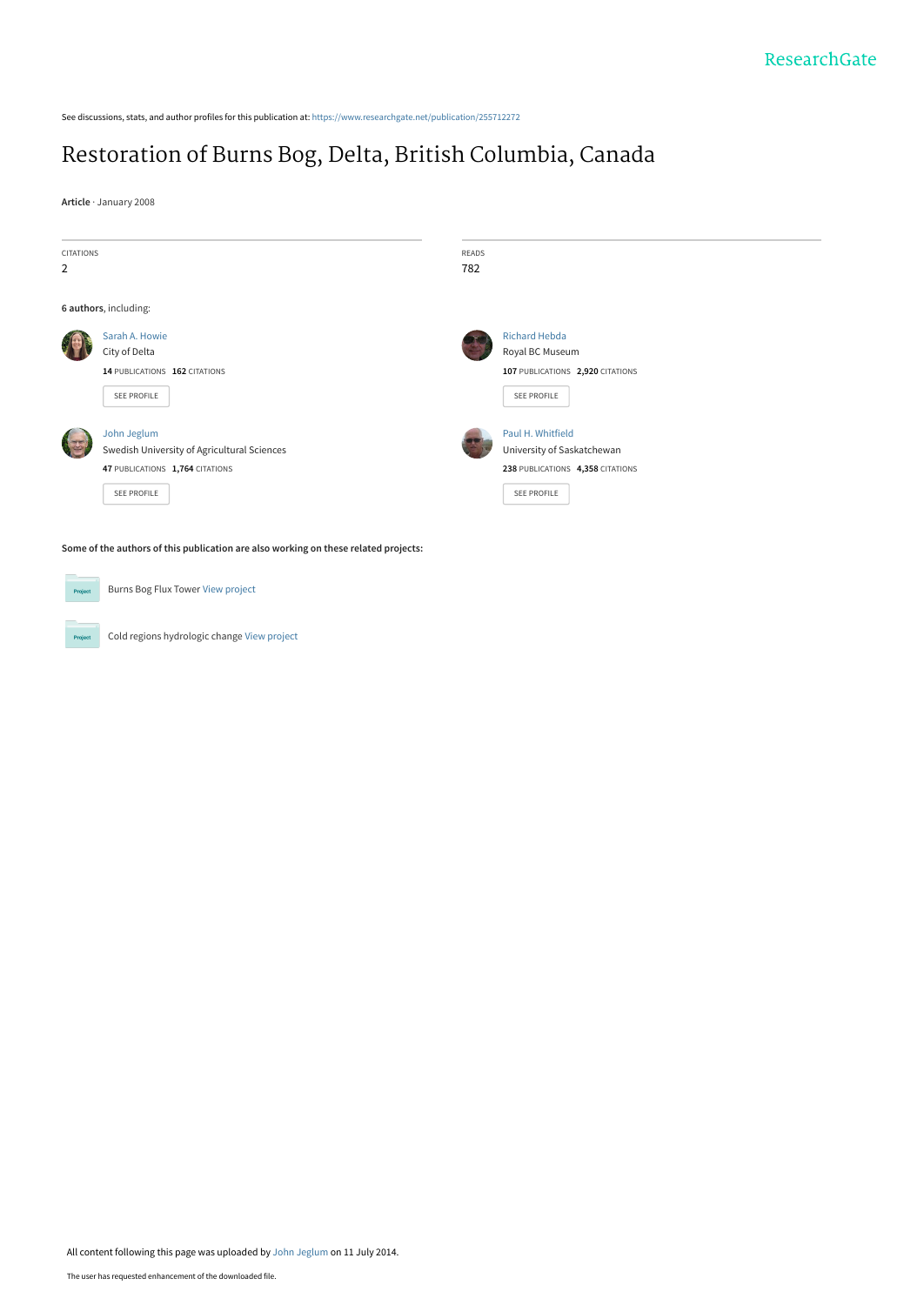

# **Restoration of Burns Bog, Delta, British Columbia, Canada**

## **S.A. Howie1, T.G. Munson2, R.J. Hebda3, J.K. Jeglum4, P.H. Whitfield5 and R.A. Dakin6**

- <sup>1</sup> Corporation of Delta, 4500 Clarence Taylor Crescent, Delta, BC, Canada, V4K 3E2 Phone: 00+1+604.952.3189; Fax: 00+1+604.946.7492, e-mail: showie@corp.delta.bc.ca
- <sup>2</sup> Tierra Firme Consulting, 4425 Torrington Road, Victoria, BC, Canada, V8N 4N8 Phone: 00+1+250.592.8500, e-mail: munson@westland.com
- <sup>3</sup> Royal British Columbia Museum, 675 Bellville St., Victoria, BC, Canada, V8W 2Y2 and University of Victoria P.O Box 1700, Victoria, B.C. Canada V8W 2Y2
- Phone: 00+1+250.387.5493; Fax: 00+1+250.385.0534, e-mail: rhebda@royalbcmuseum.bc.ca
- <sup>4</sup> #406-225 Belleville St., Victoria, BC, Canada, V8V 4T9 Phone: 00+1+250.382.5228, e-mail: jeglums@shaw.ca
- <sup>5</sup> Environment Canada, #201 401 Burrard Street, Vancouver, BC, V6C 3S5 Phone: 00+1+604.664.9238; Fax: 00+1+604.664.9004, e-mail: Paul.Whitfield@ec.gc.ca
- <sup>6</sup> 4965 Cordova Bay, Victoria, BC, Canada, V8Y 2K1, e-mail: radakin@piteau.com

## **Summary**

Over the past 70 years, Burns Bog, the largest raised bog on the west coast of the Americas, was degraded by peat extraction, draining, and deposition of mineral and other fill. Acquired in 2004 by government, the bog is being restored with hydrology as the principal focus. A comprehensive piezometer network has been established and is being monitored. Drainage ditches are being blocked to increase the retention of winter rain into the dry summer. Restoration goals are to return a high water table in the bog, to re-establish *Sphagnum* cover, and to re-start the peat forming process in degraded sectors. Three years of vegetation plot data reveal that new *Sphagnum* colonies have become established, a first indication that the water table is rising and that peat-forming vegetation may be responding positively.

Key index words: raised bog, hydrology, ecology, restoration, British Columbia

### **Introduction**

Globally, raised or domed bogs are recognized as hydrologically and ecologically unique systems (Rydin and Jeglum, 2006). European raised bogs are of major ecological interest and conservation concern and are a focus of restoration efforts (e.g. Schouten, 2002). The moist and cool-mild climate of northwest North America sustains extensive zones of peatlands (MacKenzie and Moran, 2004) among them the largest raised bog on the west coast of the Americas, Burns Bog (Hebda *et al.,* 2000) (Fig. 1). Following public concern and a major scientific review (Hebda *et al.,* 2000) Burns Bog was purchased by a consortium of Federal, Provincial, Regional and Municipal governments to be maintained in perpetuity as an ecological conservancy area. The bog's ecological integrity faces challenges resulting from decades of peat extraction, drainage, filling, agriculture, and urban and industrial use. As part of a management strategy, ecological and hydrological monitoring and restoration have begun in the bog (Munson and Hebda, 2005; Whitfield *et al.,* 2006).

Burns Bog is a large oval-shaped peat mass developed over the last 3500-4000 years on silt and fine sand top-set sediments of the Fraser River Delta (Hebda, 1977). The bog originally had an area of about 48 km<sup>2</sup>, with the peat mass standing 4-5 m above sea level compared with 0.5-1.0 m for the adjacent delta surface. During the  $20<sup>th</sup>$  century the bog's area was reduced to about 30 km2 following extensive harvesting and conversion, and an average elevation closer to 2-3 m above sea level with west and south portions remaining unexcavated.

Pre-disturbance vegetation consisted mainly of a lodgepole pine (*Pinus contorta*)-heath- *Sphagnum* raised bog community, characterized by dwarf pines, Labrador tea (*Ledum groenlandicum*) and a suite of hummock, hollow, and lawnforming *Sphagnum* species (Hebda *et al.,* 2000). The lagg zone of Burns Bog was originally complex (Whitfield *et al.,* 2006) and was occupied by hardhack (*Spiraea douglasii*), hardhack and sedge thickets, and mixed conifer forests in transition to widespread delta-top, minerotrophic wetlands (Hebda *et al.,* 2000).The inferred water table position fluctuated between 0-0.5 m below the surface over the year supporting typical acrotelm-catotelm subsurface structure (Hebda *et al*., 2000).

One hundred years of peripheral drainage and lowering of the bog surface favoured widespread expansion of Pine-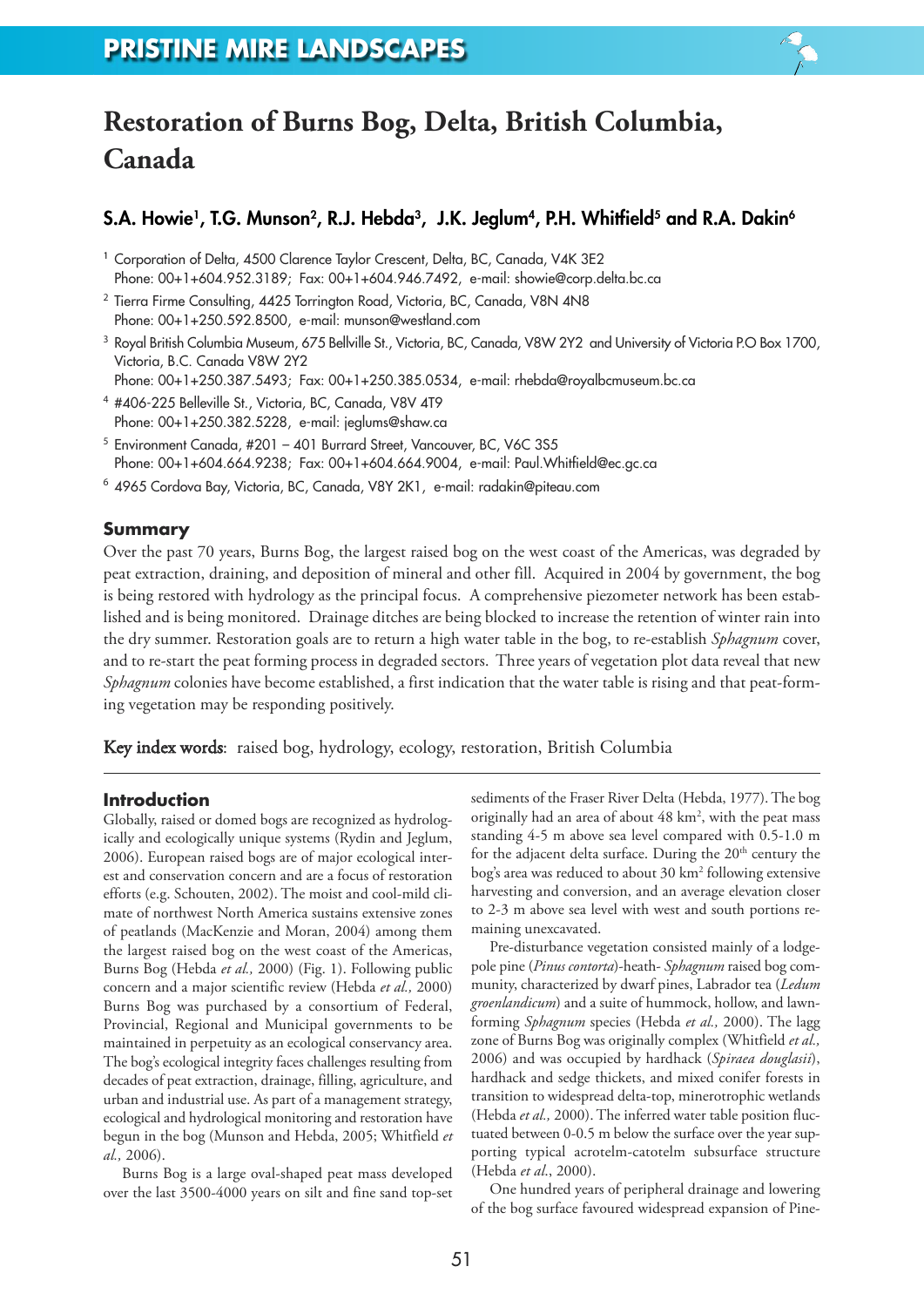## **PRISTINE MIRE LANDSCAPES**



**Figure 1.** Burns Bog, showing locations of piezometer transects (A-F), weather station, ditch network, and ditch blockages. Vegetation plots are associated with Transect E, and with control sites at Transect C. Inset map: Location of Burns Bog in Delta, British Columbia, Canada.

salal (*Gaultheria shallon*) forest and invasion of non-bog trees such as western hemlock (*Tsuga heterophylla*). Extensive birch woodland arose and expanded particularly on burned and cleared sites. The lagg zone was especially impacted by filling and conversion to agriculture such that little of it remains intact today either ecologically or hydrologically.The water table near the bog margins was sharply lowered, and it now declines to more than 1.0 m below the surface in the Pine-salal zone. The result is a patchwork of regenerating plant communities of various ages (Hebda *et al.,* 2000).

Blocking of ditches began in 2002, with intensified efforts after acquisition of Burns Bog in 2004. The purpose was to raise the water table in the peat mass, kill off the bog edge Pine-salal forest and re-activate *Sphagnum* growth in the forested zone. Previous observations indicated that abandonment and natural blockage of old ditches had fostered *Sphagnum* growth in pine forest and the decline of tree growth (Hebda, 1977). A program of systematic monitoring of water levels and plant communities, especially *Sphagnum* growth, was begun in 2005 to verify that bog recovery was indeed taking place in response to ditch blocking.

### **Methods**

#### *Hydrology monitoring and management*

A comprehensive network of piezometers was installed in the bog beginning in 2005 (Fig. 1). These comprise slotted PVC tubes that are attached to steel rods, which are driven into the underlying silt layer, enabling measurement of water levels and the bog surface, relative to mean sea level. In this paper, we report in detail on one transect ('E') that

runs from the interior to the edge of the bog where it meets a large peripheral ditch, and one piezometer ('TH13') which is influenced by an above-bank blockage on an internal ditch located within the bog.

The purpose of ditch blocking is to reduce overall drainage and sustain a high summer water table. At first mainly peripheral ditches were blocked using steel V-notch weirs, then in 2007 widespread ditch blocking focused on major interior ditches using wood/peat dams. Below-bank damming (e.g. steel weirs) does not overflow the bank of the ditch, but above-bank damming (e.g. wood/peat dams) overflows the bank and floods the adjacent bog surface.

#### *Vegetation monitoring*

One vegetation transect and one cluster of plots were established in spring 2005 to monitor changes. The transect of 40 1 x 1 m plots is designed to detect vegetation and hydrological responses to damming of drainage ditches in the southwest corner of the bog next to the Vancouver Landfill where most of the intact peat-forming vegetation remains. The 700 m transect extends N-S from bog edge Pine-salal forest to mixed *Rhynchospora*–*Sphagnum* and Pine-low shrub-*Sphagnum* communities. The cluster of 10 1x1m control plots is located in the southeast part of the bog in Pine-low shrub-*Sphagnum* vegetation, (no nearby water table manipulation), to record natural variation as control for the transect (Fig. 1). In the transect, 10 clustered plots were placed in each of: Pine-salal forest and Pine-high shrub-*Sphagnum*, Pine-low shrub-*Sphagnum*, and *Rhynchospora*–*Sphagnum* communities.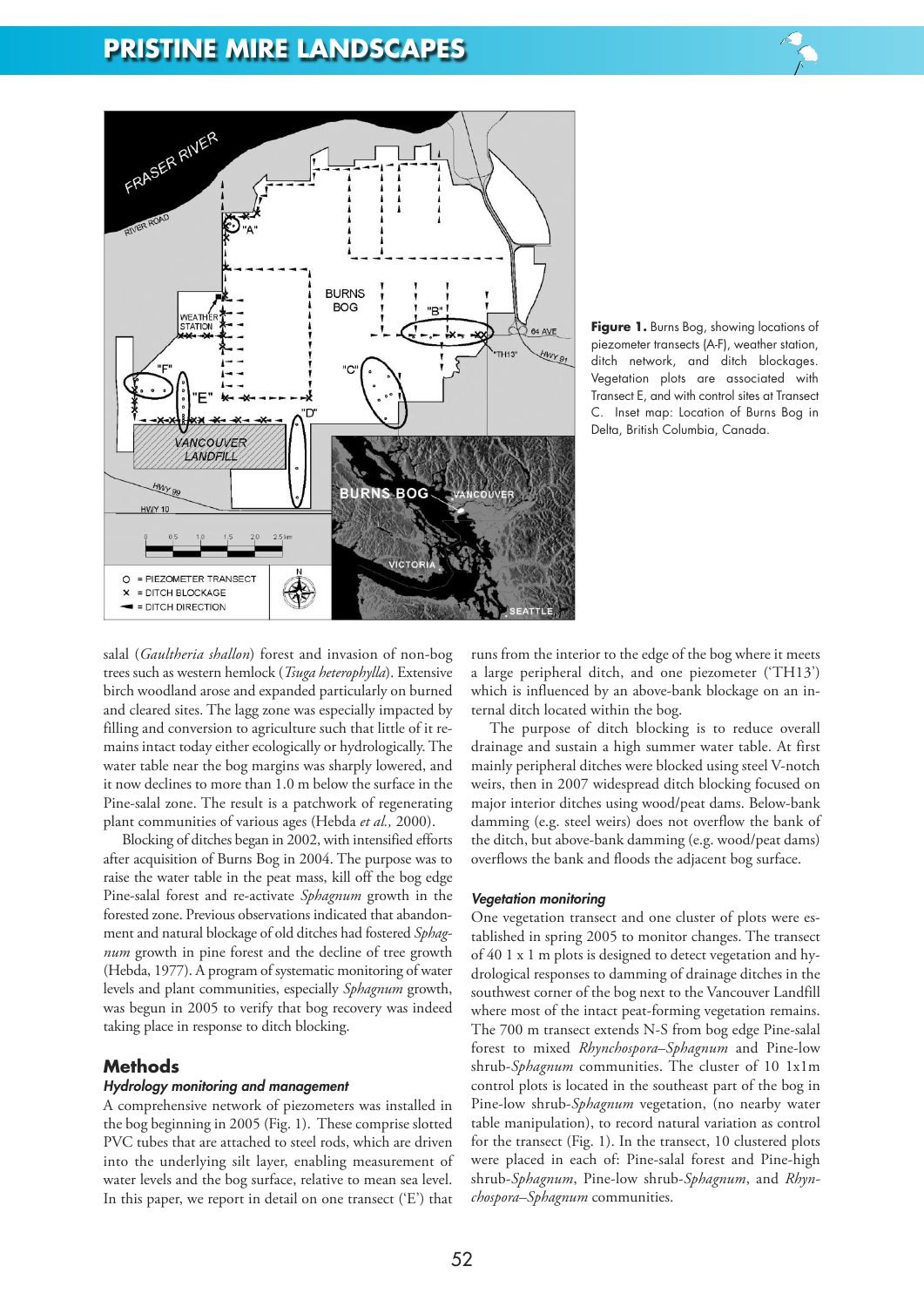Recognising *Sphagnum* as an indicator, we used two approaches to measure its response to raised bog water levels. In the Pine-salal zone, there is almost no *Sphagnum*, so we assessed new colony appearance by measuring the distance from a fixed point to the nearest *Sphagnum* colony and the appearance of *Sphagnum* in the sample plots themselves. In the other three vegetation types, we estimated changes in *Sphagnum* percent cover for the three most common species (*Sphagnum capillifolium, Sphagnum tenellum, Sphagnum papillosum*) and other attributes (Munson, 2005). Separate permanent plots were established to measure *Sphagnum* growth in hollows and in hummocks. We also measured the distance from a fixed point to the periphery of selected *Sphagnum* colonies to detect growth (expansion) of colonies over time. Percent cover of each of the herbaceous species on the plots was also estimated. For *Sphagnum* hummock sites, the vegetation quadrat grid served to locate the placement of nine crank wires into the surface of the hummock, according to methods of Clymo (1970) and used to measure vertical hummock growth.

## **Results**

#### *Hydrology monitoring and management*

Figure 2 illustrates water level and bog surface elevations from September 2005 to February 2008 for one of the piezometer transects (E). Piezometer '05-01' is at the outer edge of the bog, adjacent to the ditch separating the bog from the Vancouver Landfill; the piezometers then run numerically toward the centre of the bog, with '05-08' being at the most interior location. The water levels and bog surfaces fluctuate seasonally, with the highest levels in the wet winter months, and the lowest levels at the end of summer (Whitfield *et al*., 2006). The amplitudes are greater at the drier, forested edge of the bog, compared to the interior sites with more typical raised bog vegetation. The positive changes in surface elevation associated with raised water levels during winter are believed to be 'mire breathing' (Whitfield *et al.,* 2006).

In 2007 the moisture deficit volume, the extent to which the water level drops below the acrotelm, assumed to be 50 cm thick in Burns Bog (Hebda *et al.,* 2000), declined compared to previous years (Fig. 2). The moisture deficit



**Figure 2.** Bog surface (circles) and water level (diamonds) elevations for eight piezometers (Transect E). These stations are ordered downwards from the bog centre (at the top) to the margin (close to a large ditch).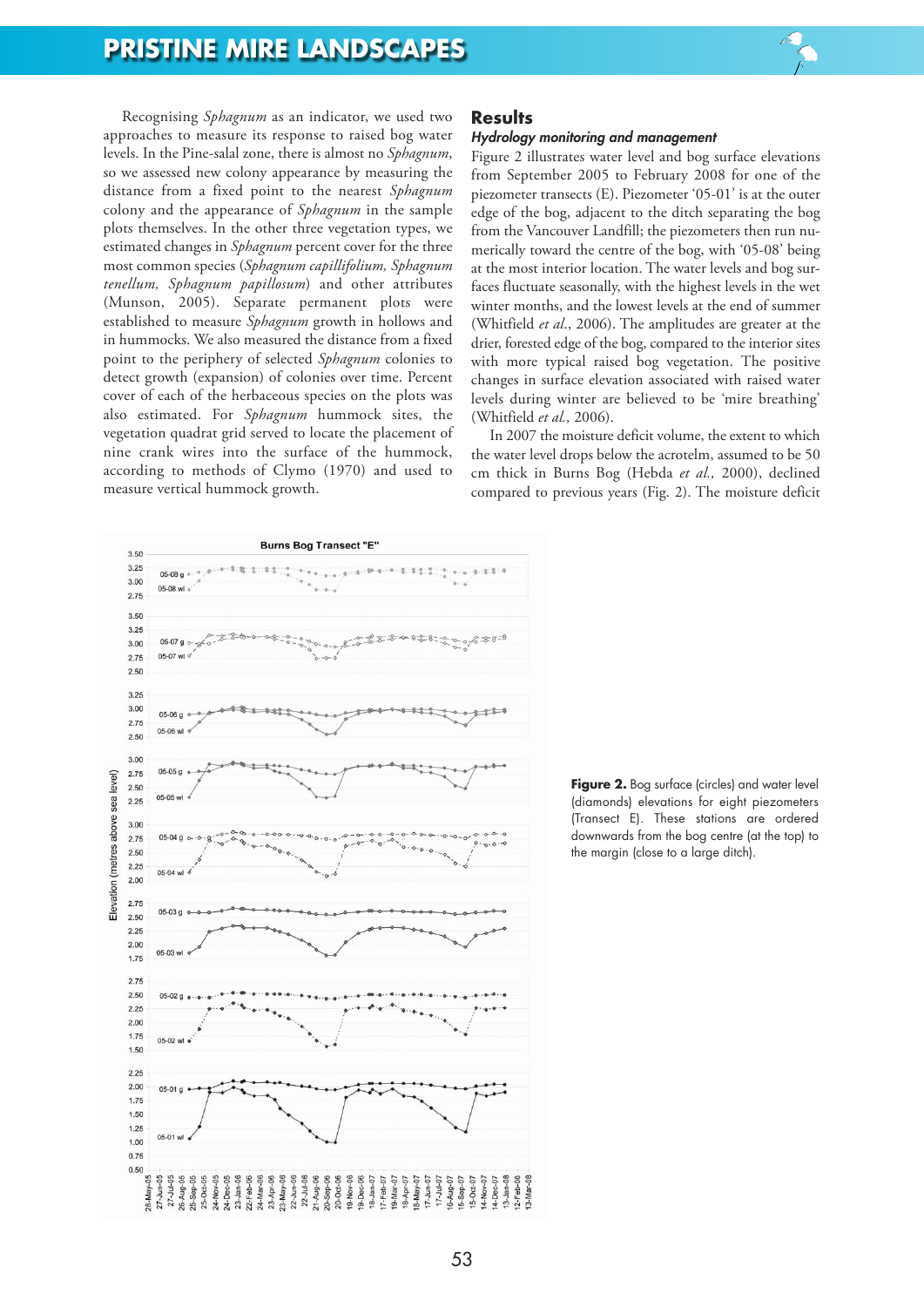

**Figure 3.** Bog surface (circles) and water level (diamonds) elevations for piezometer TH13; September 2005 – February 2008. Solid symbols indicate the period following blocking of the ditch.

interval, the time when water table drops below the acrotelm, decreased. Water levels in piezometers near the centre of the bog remain within the acrotelm all year, whereas water levels near the edge of the bog fluctuate much more and fall deeply below the desired acrotelm depth of 50 cm in the dry summer months. This could be explained by higher permeability of the catotelm at the edge of the bog, and/or by the influence of peripheral ditch water levels.

The summer of 2007 was wetter than normal and the bog received 92 mm more precipitation during the 2007 moisture deficit season (April through September) than during the same time period in 2006. The water level in the bog was an average of 160 mm higher at the end of the moisture deficit season than during the previous summer. Increased precipitation was thus partially the cause of the higher water levels in 2007.

One of our Transect B piezometers (TH13) appears to have recorded a rise in water level caused by ditch blocking (Fig. 3). Compared to previous years the summer 2007 water levels were higher (partly attributable to high precipitation in 2007), but winter water levels were higher too, an indication of an overall rise in water level upstream of the ditch blockage. While preliminary observations suggest that *Sphagnum* has responded to the moister conditions, several more years of data are required to confirm that the ditch blocking is effective, or if the observed response was due simply to increased precipitation.

#### *Vegetation monitoring*

In 2005, no *Sphagnum* colonies grew in the plots established in the Pine-salal forest at the margin of the bog (Table 1). Between 2005 and 2007, *Sphagnum* colonised three of the 10 original vegetation plots ('new in plot') and new *Sphagnum* patches appeared at sites 'closer' to 5 other plots than in 2005.

Percent cover of *Sphagnum* on hollow plots increased significantly between 2005-2007 in 46.6% of the 30 plots in the pine-*Sphagnum* vegetation types inward from the bog margin. *Sphagnum* cover declined on 23% of the plots, with no change in cover on 30% of the plots. In the 10 control plots, *Sphagnum* cover increased in 30% of the plots, decreased in 20%, and remained unchanged in 50% of the plots.

|                              |  | Table 1. Example of changes within Sphagnum colonization in |  |
|------------------------------|--|-------------------------------------------------------------|--|
| Pine – salal forest (Zone A) |  |                                                             |  |

| Plot #        | Distance to Sphagnum patch (m) |                 |                 |  |  |
|---------------|--------------------------------|-----------------|-----------------|--|--|
|               | 2005                           | 2006            | 2007            |  |  |
| <b>PPA-01</b> | 15.7                           | 15.7            | $10.3$ (closer) |  |  |
| <b>PPA-02</b> | 7.9                            | 7.8             | 7.8             |  |  |
| <b>PPA-03</b> | 0.9                            | 0.9             | New in plot     |  |  |
| <b>PPA-04</b> | 6.9                            | $6.0$ (closer)  | 6.0             |  |  |
| <b>PPA-05</b> | 1.6                            | $1.6$ (closer)  | 1.6             |  |  |
| <b>PPA-06</b> | 17.2                           | $10.3$ (closer) | 10.3            |  |  |
| <b>PPA-07</b> | 17.6                           | $15.9$ (closer) | 16.0            |  |  |
| <b>PPA-08</b> | 1.8                            | 1.8             | 1.9             |  |  |
| <b>PPA-09</b> | 0.5                            | New in plot     | In plot         |  |  |
| <b>PPA-10</b> | 1.0                            | New in plot     | In plot         |  |  |

Along the transect, all plots showed an average increase in vertical growth, though some *Sphagnum* surfaces decreased in height.The highest average annual vertical growth in a single plot was 4.76 cm, the lowest was 0.2 cm. The average vertical growth among all plots in the transect was 1.87 cm. Maximum vertical growth for *Sphagnum* hummocks on a single crank wire was 7.5 cm (2006-07 seasons). For control plots, average annual growth in 2007 was 1.46 cm.

## **Discussion and conclusion**

Observations from an extensive piezometer network have indicated a water table rise, but it is not known how much of this can be attributed to ditch blocking and how much to higher than normal precipitation. Three years of vegetation data suggest that raised water levels promote the appearance of new *Sphagnum* colonies in Pine-salal forest and increase *Sphagnum* cover and hummock height in more typical bog vegetation. A longer time series is necessary to determine if there are different *Sphagnum* growth responses to increased water levels in the different ecological zones. Corresponding observations of the health and vigour of lodgepole pine trees are being made at each of the plots in the transect and at the control site.

We plan to continue blocking ditches each year until flow in ditch corridors is reduced to the point of creating a series of small ponds, with adjacent wetter mire surfaces, such that *Sphagnum* has the opportunity to establish. We will continue to monitor water levels and vegetation response to ditch blocking for several more years.